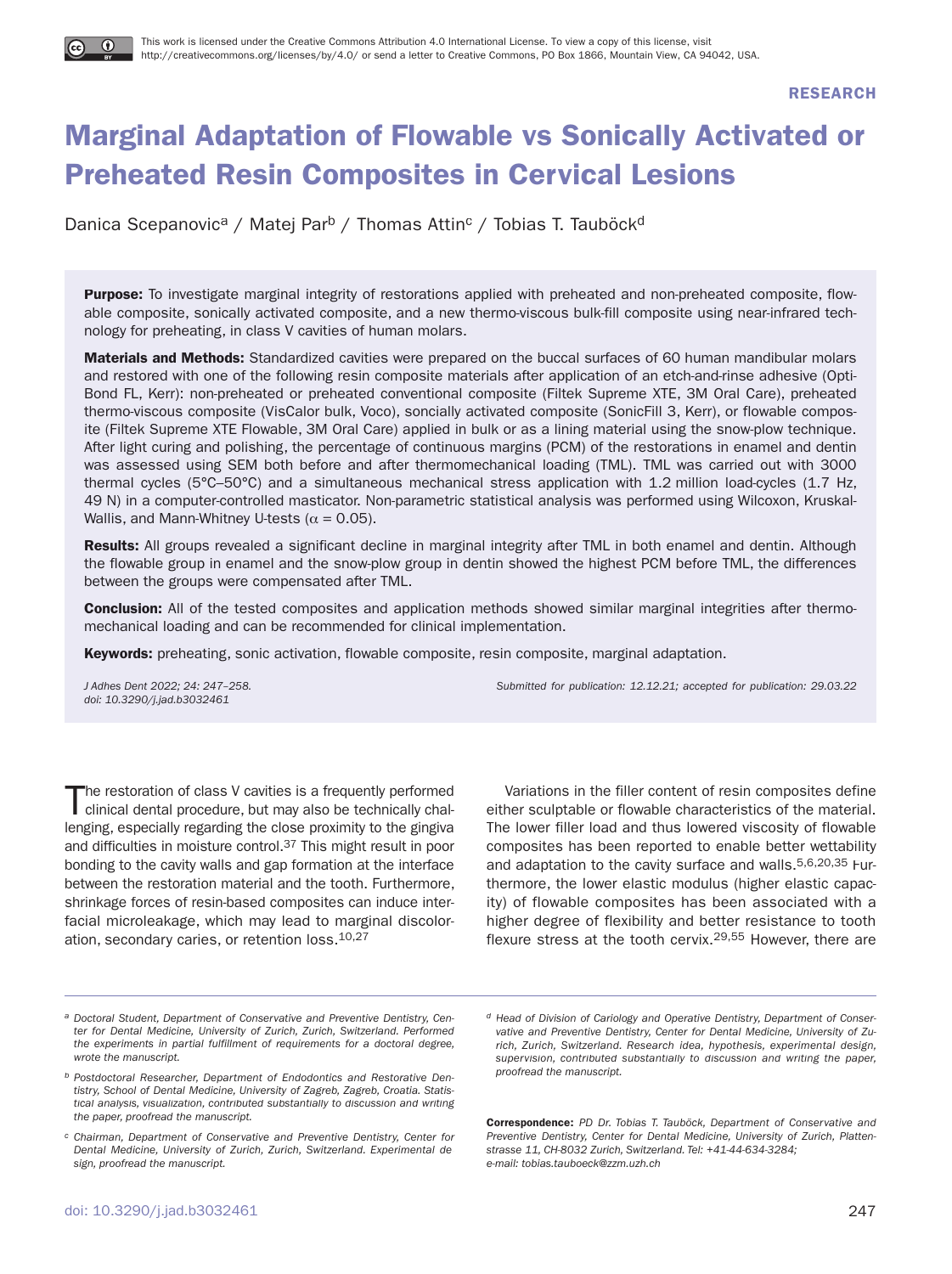

**Fig 1** Experimental design.

some controversies regarding the effect of flowable composites on marginal adaptation in enamel and dentin. Some studies found no differences in marginal adaptation compared to conventional composites,<sup>2,9</sup> while others reported better,49,56 or even reduced marginal adaptation with flowable composites.38,41 A possible explanation might be found in the rather poor mechanical properties of flowable composites due to their reduced filler content.6

An approach to improve marginal adaptation of composite restorations is preheating the composite prior to application in the cavity, which reduces its viscosity and temporarily changes the handling characteristic towards that of a flowable composite, while still maintaining enhanced mechanical properties.23,54 In addition, increased polymerization temperature enhances monomer conversion, hence resulting in improved physical properties.4,14,53 Composite preheating can also reduce shrinkage forces and may therefore improve marginal adaptation.52

A further means of reducing the viscosity of resin composites is the use of sonic activation during application, which enables quick placement and improved adaptation to the cavity walls. $3,50$  The moment the sonic activation is stopped, the composite returns to a more viscous consistency, ideal for contouring.<sup>34</sup> However, it should be noted that sonication is not recommendable for all composite materials and brands, given that increased void formation was observed in some studies.15,28

Apart from different composite materials and properties, there are also different insertion techniques.12 Opdam et al36 suggested the use of the snow-plow technique, which implies the placement of a thin layer of flowable composite as lining material, left uncured and followed by injection of a second layer of a highly viscous composite material. The idea behind this technique is to achieve better wettability of the cavity walls by displacement of the flowable composite when the more viscous composite is applied.9,36 However, the effectiveness of reducing microleakage when applying a thin layer of flowable composite has been contentiously discussed.<sup>2,41,57</sup>

With this background, several approaches and techniques to improve the marginal integrity of composite restorations can be taken into consideration. The aim of the present in vitro study was therefore to investigate the effect of a nonpreheated composite, a preheated viscous composite, a flowable composite applied in bulk or as lining material using the snow-plow technique, a soncially activated resin composite, and a new thermo-viscous bulk-fill composite using near-infrared technology for preheating, on the marginal integrity of class V restorations before and after thermomechanical loading (TML) in a computer-controlled masticator. The null hypotheses assumed that there would be no differences in marginal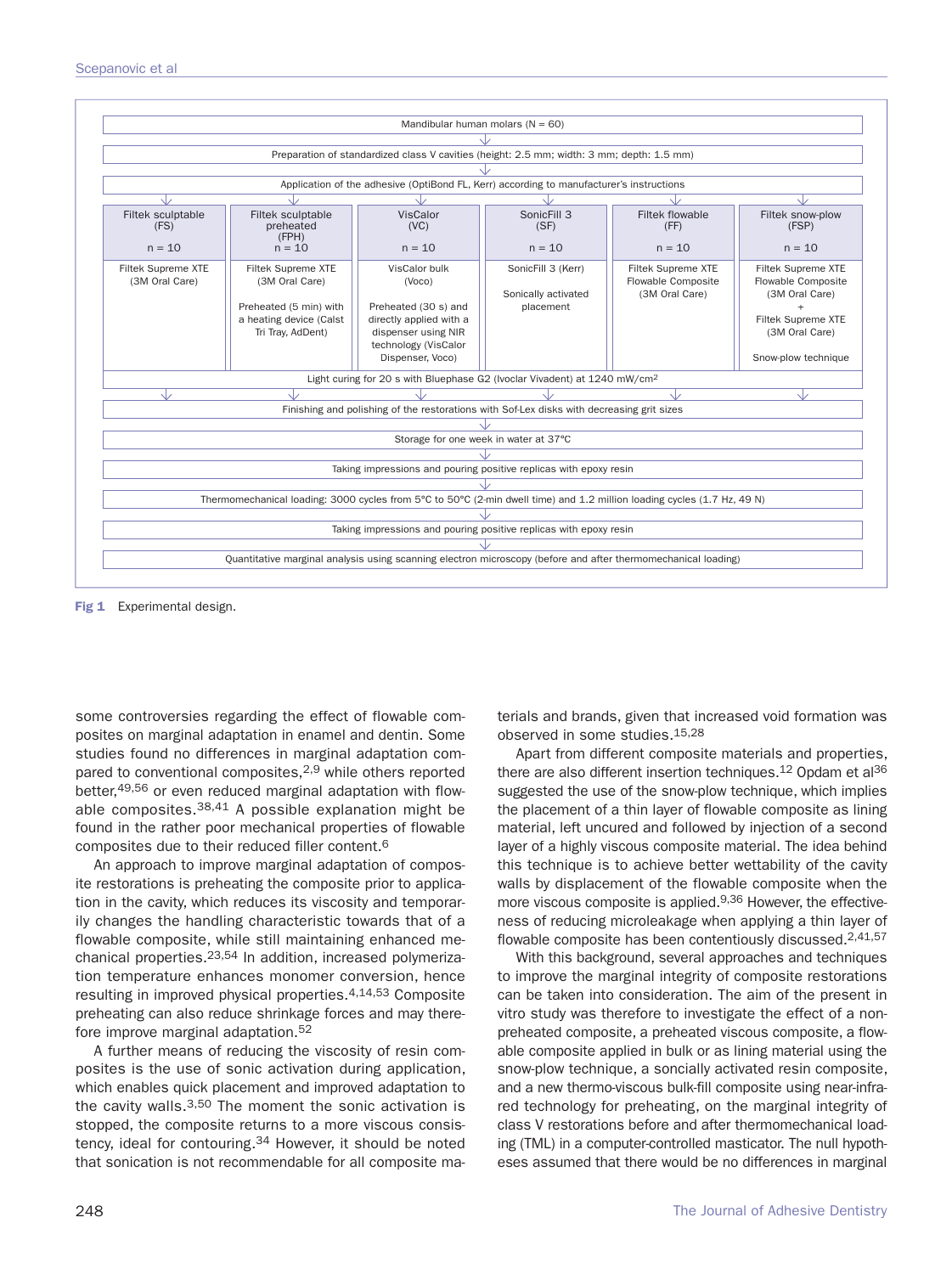| Product                                                                                                                                                                                                                                                                                                                                                                                                                                                                                                                                                                                 | Shade<br>Lot number              | Composition                                                                                                                                                                                                                                                              | <b>Filler load</b>    | Manufacturer                                | Max. layer<br>thickness |
|-----------------------------------------------------------------------------------------------------------------------------------------------------------------------------------------------------------------------------------------------------------------------------------------------------------------------------------------------------------------------------------------------------------------------------------------------------------------------------------------------------------------------------------------------------------------------------------------|----------------------------------|--------------------------------------------------------------------------------------------------------------------------------------------------------------------------------------------------------------------------------------------------------------------------|-----------------------|---------------------------------------------|-------------------------|
| OptiBond FL                                                                                                                                                                                                                                                                                                                                                                                                                                                                                                                                                                             | N/A<br>7230984<br>N/A<br>7144121 | Primer: BHT, CQ, ethanol, GPDM, HEMA, PAMM, water<br>Adhesive: bis-GMA, CQ, GDM, HEMA, ODMAB, barium<br>aluminoborosilicate, $Na2SiF6$ , fumed silicon dioxide, gamma-<br>methacryloxypropyltrimethoxy-silane                                                            | N/A                   | Kerr; Orange,<br>CA, USA                    | N/A                     |
| VisCalor bulk                                                                                                                                                                                                                                                                                                                                                                                                                                                                                                                                                                           | A2<br>1949052                    | Matrix: amine, BHT, bis-GMA, CQ, dimethacrylate<br>Filler: SiO <sub>2</sub> nanofillers (20–40 nm), barium-aluminum-silicate glass<br>particles (1.2 µm)                                                                                                                 | 83 wt%                | Voco;<br>Cuxhaven.<br>Germany               | 4 mm                    |
| Filtek<br>Supreme XTE                                                                                                                                                                                                                                                                                                                                                                                                                                                                                                                                                                   | A2B<br>NA44303                   | Matrix: bis-EMA, bis-GMA, PEGDMA, TEG-DMA, UDMA<br>Filler: non-agglomerated/non-aggregated silica (20 nm) and<br>zirconia (4–11 nm) fillers, aggregated zirconia/silica cluster filler<br>(average cluster particle size: 0.6-10 µm)                                     | 78.5 wt%<br>63.3 vol% | 3M Oral Care:<br>St Paul, MN,<br><b>USA</b> | $2 \, \text{mm}$        |
| Filtek<br>Supreme XTE<br>Flowable<br>Restorative                                                                                                                                                                                                                                                                                                                                                                                                                                                                                                                                        | A2<br>NA71771                    | Matrix: bis-GMA, Procrylat resins, TEG-DMA<br>Filler: YbF <sub>3</sub> filler (0.1–5.0 $\mu$ m), non-agglomerated/non-aggregated<br>silica (20 nm, 75 nm), aggregated zirconia (4-11 nm) and silica<br>(20 nm) cluster filler (average cluster particle size: 0.6–10 µm) | 65 wt%<br>46 vol%     | 3M Oral Care                                | $2 \, \text{mm}$        |
| SonicFill 3                                                                                                                                                                                                                                                                                                                                                                                                                                                                                                                                                                             | A2<br>695692720                  | Matrix: bis-EMA, bis-GMA, TEG-DMA<br>Filler: oxides, aluminum, barium glass, silica and $YbF_3$ filler (up to<br>81.5 wt% / 65.9 vol%), inorganic fillers (up to 75 wt% / 55 vol%)<br>with a particle size range of 40 nm-10 um                                          | 81 wt%                | Kerr                                        | 5 mm                    |
| BHT: butylhydroxytoluene; bis-EMA: ethoxylated bisphenol-A-glycidyl methacrylate; bis-GMA: bisphenol-A-glycidyl-dimethacrylate; CQ: camphorquinone; EBADMA: ethoxylated<br>bisphenol-A dimethacrylate; GDM: glycerol dimethacrylate; GPDM: glycerol phosphate dimethacrylate; HEMA: 2-hydroxylethyl methacrylate; ODMAB: 2-(ethylhexyl)-4-<br>(dimethylamino)benzoate; PAMM: phthalic acid monomethacrylate; PEGDMA: poly(ethylen glycol) dimethacrylate; TEG-DMA: triethylene glycol dimethacrylate; TMSPMA,<br>3-(trimethoxysilyl)propyl methacrylate; UDMA: urethane dimethacrylate. |                                  |                                                                                                                                                                                                                                                                          |                       |                                             |                         |

#### **Table 1** Composition and manufacturers of the materials used

integrity: 1. among different restoration approaches before TML, 2. among different restoration approaches after TML, 3. before and after TML for a given restoration approach, and 4. between different dental hard tissues (enamel vs dentin).

# **MATERIALS AND METHODS**

# **Specimen Preparation**

Sixty sound human mandibular molars were used in this invitro study. The molars were irreversibly anonymized immediately after extraction, stored in refrigerated thymol solution (0.1%), and randomly divided into six groups ( $n = 10$ ) per group). Only teeth from patients who gave written informed consent prior to the further use of their extracted teeth for research purposes were included. The study complied with the use of anonymized biological material. Therefore, for this study, no authorization from the local ethics committee was required (BASEC request no. 2019-01057).

After cleaning the teeth of remains such as calculus and soft and hard tissue, the apices were sealed (OptiBond FL, Kerr; Orange, CA, USA) to avoid leakage, and one- to twothirds of the roots were embedded in acrylic resin (Paladur, Heraeus Kulzer; Hanau, Germany). The molars were first affixed to specimen holders with resin composite material (LC Block-Out Resin, Ultradent; South Jordan, UT, USA) and centered with the help of a custom-made device in order to ensure even occlusal loading at a later point in the experiment.

To simulate dentinal fluid pressure, 30 a power drill (BFW 40/E, Proxxon; Niersbach, Germany) was used to drill a hole slightly below the cementoenamel junction (CEJ) of the distal root reaching the pulp chamber. Pulpal tissue was removed to avoid clogging. A stainless steel tube with a diameter of 1.4 mm was sandblasted, silanized (Monobond Plus, Ivoclar Vivadent; Schaan, Liechtenstein), and then fixated to the drilled hole using an adhesive (OptiBond FL, Kerr) and a flowable composite (Filtek Supreme XTE Flowable Composite, 3M Oral Care; St Paul, MN, USA). Thereafter, the stainless steel tube was connected to a special set-up provided with an infusion bottle and a vacuum pump. In order to generate intrapulpal pressure of 25 mm Hg, the infusion bottle containing physiological saline solution was positioned 34 cm above the specimen. With the aid of a three-way valve, the pulp chamber was first evacuated to achieve a clear, bubblefree state before letting the saline run into it. The intrapulpal pressure was maintained throughout the whole experiment, starting at least 24 h prior to onset of cavity preparation until completion of thermomechanical loading.

Standardized class V cavities were prepared on the buccal aspects of each tooth with the following dimensions: 3 mm in width, 2.5 mm in height, and 1.5 mm in depth with half of the preparation margin located in enamel and half in dentin. Enamel margins were beveled with a maximum width of 1 mm. For preparation and beveling, an 80-μm cylindrical diamond bur (Universal Prep Set, Intensiv; Grancia, Switzerland) and a 40-μm flame-shaped diamond bur (Uni-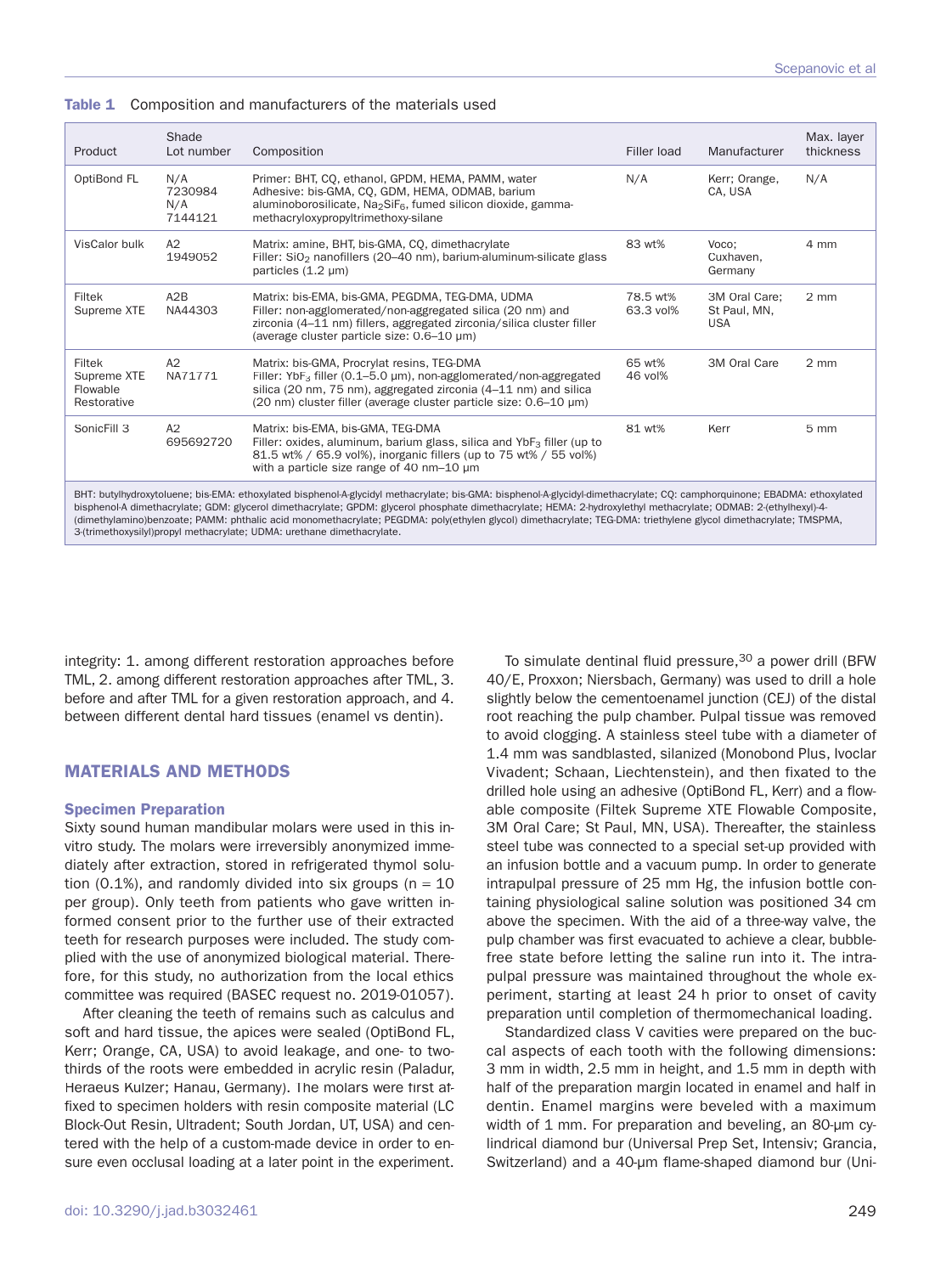

**Fig 2** Representative scanning electron micrograph of a class V restoration before and after thermomechanical loading, showing continuous margins (green), discontinuous margins (red), and nonassessable margins (yellow). A magnified detail (black rectangle) shows a perfectly continuous margin before thermomechanical loading, upon which a local discontinuity was observed after thermomechanical loading.

versal Prep Set, Intensiv) were used, respectively. The cavities were prepared, checked, and revised if needed using a Galilean loupe (Galilei TTL Sports, ExamVision; Samsø, Denmark) with 2.8X magnification.

# **Adhesive Restoration of the Cavities**

All cavities were treated with a three-step etch-and-rinse adhesive (OptiBond FL, Kerr) according to the manufacturer's instructions. After phosphoric acid etching (Ultra-Etch 35%, Ultradent) for 15 s, the cavities were thoroughly rinsed with water and gently air dried. Next, the primer was applied in light scrubbing motions (15 s) and gently air dried (5 s). Thereafter, the adhesive was applied uniformly in a thin layer and light cured (20 s). Light curing was performed using an LED light-curing unit (Bluephase G2, Ivoclar Vivadent; Schaan, Liechtenstein) at a radiant emittance of 1240 mW/cm2 immediately adjacent to the restoration surface, ie, at a distance of 0.0–0.5 mm from the cavo-surface margin. The radiant emittance was periodically verified during the experiment using a calibrated radiometer (FieldMax II-TO, Coherent; Santa Clara, CA, USA). After light curing the adhesive, all class V preparations were restored in one increment with different composite materials and filling approaches, as presented in Fig 1. Manufacturers' information about the materials used are given in Table 1.

In the Filtek sculptable (FS) group, a non-preheated composite (Filtek Supreme XTE, 3M Oral Care) was used. In the Filtek sculptable preheated (FPH) group, the same composite as in the FS group was used, but it was preheated for 5 min before application using a heating device (Calset Tri Tray, AdDent; Danbury, CT, USA). In the VisCalor (VC) group, a preheated thermo-viscous composite (VisCalor bulk, Voco; Cuxhaven, Germany) was used. Preheating and application of this composite was performed simultaneously using the VisCalor Dispenser (Voco). The dispenser uses near-infrared technology (NIR) to heat a composite compule in 30 s and provides a constant temperature for a certain period of time (150 s). In both groups where preheated composites were investigated (FPH and VC), fresh compules were used for each cavity. The temperature inside each preheated composite compule reached 65°C and was checked with a

digital thermometer (TES-1300, TES Electrical Electronic; Taipei, Taiwan). In the SonicFill 3 (SF) group, a soncially activated composite (SonicFill 3, Kerr; Orange, CA, USA) was used in combination with the SonicFill Handpiece (Kerr). The air-driven handpiece fits a MULTIflex coupler (KaVo Dental; Biberach, Germany) to connect to the dental unit. In the Filtek flowable (FF) group, the cavities were restored with flowable composite (Filtek Supreme XTE Flowable Composite, 3M Oral Care). In the Filtek snow-plow (FSP) group, the snow-plow technique was used. For this purpose, the cavities were initially covered with a thin layer (approximately 0.5 mm) of uncured flowable composite (Filtek Supreme XTE Flowable Composite, 3M Oral Care) followed by a layer of viscous composite (Filtek Supreme XTE, 3M Oral Care) applied on top, displacing the flowable composite to the cavity walls. Before light curing, excess flowable resin composite was carefully removed.

For all six groups, the resin composites were light cured with the same LED light-curing unit used to light cure the adhesive (Bluephase G2, Ivoclar Vivadent; 1240 mW/cm2, 20 s). Finishing and polishing were carried out using disks with decreasing grit sizes (Sof-Lex Pop-on, 3M Oral Care) and checked with a microscope (Stemi 1000, Carl Zeiss; Feldbach, Switzerland) at 20X magnification. Afterwards, the specimens were stored in water at 37°C for one week.

# **Thermomechanical Loading**

Thermomechanical loading was performed using a computer-controlled masticator (CoCoM 2, CPD; Zurich, Switzerland). Thermocycling consisted of 3000 cycles of flushing water with changing temperatures from 5°C to 50°C (2-min dwell time). Mechanical stress was applied simultaneously, with 1.2 million load-cycles transferred to the center of the specimen (1.7 Hz, 49 N). Standardized stainless steel balls (diameter: 1.4 mm) were used as antagonists. The described thermomechanical cycling lasted for 8.2 days<sup>41</sup> and is considered to simulate five years of clinical service.8

# **Assessment of Marginal Integrity**

Both before and after thermomechanical loading, impressions of the restorations were taken using a silicone elastomer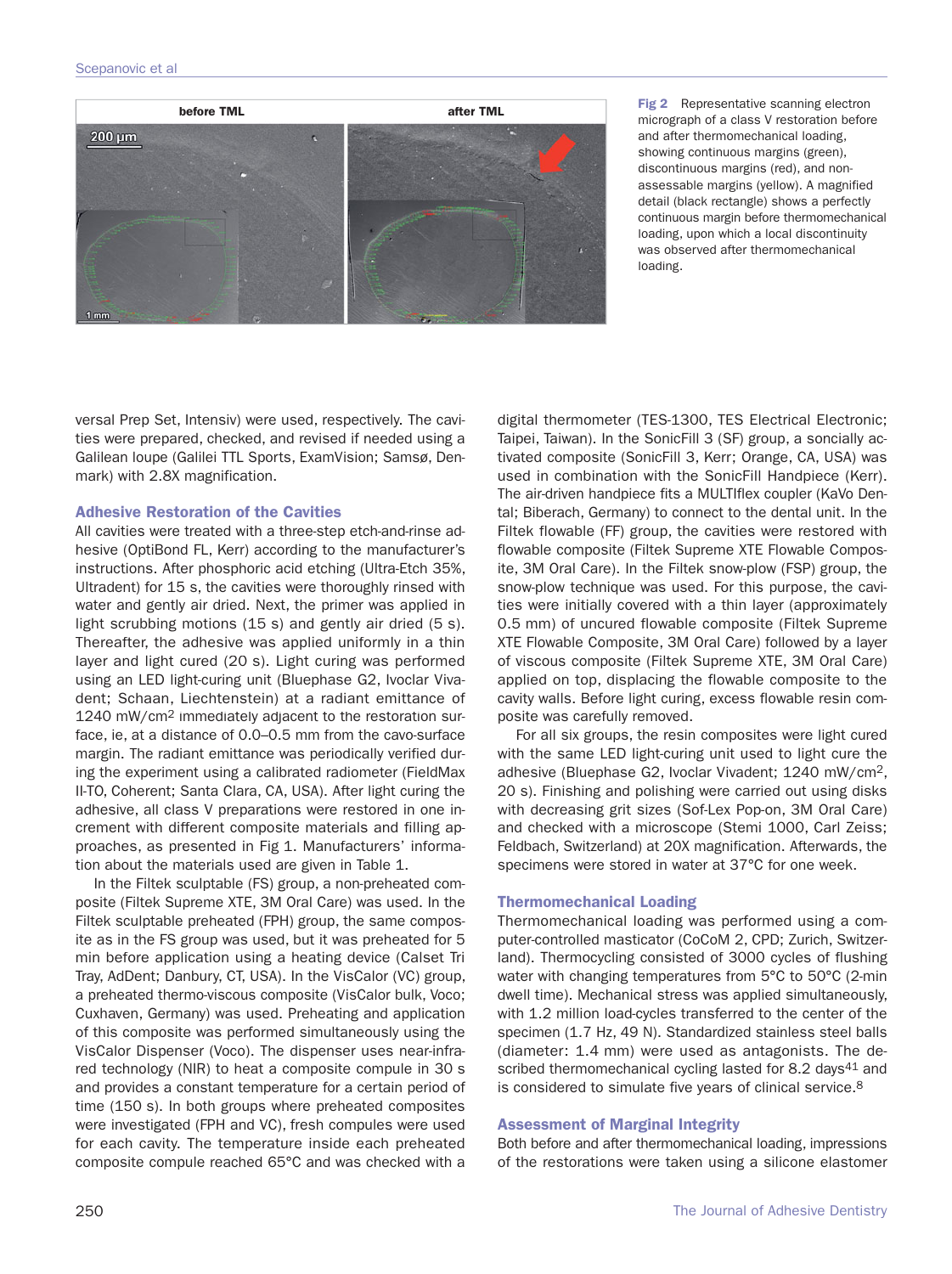**Fig 3** Scanning electron micrographs of restoration margins in enamel before and after thermomechanical loading (TML).

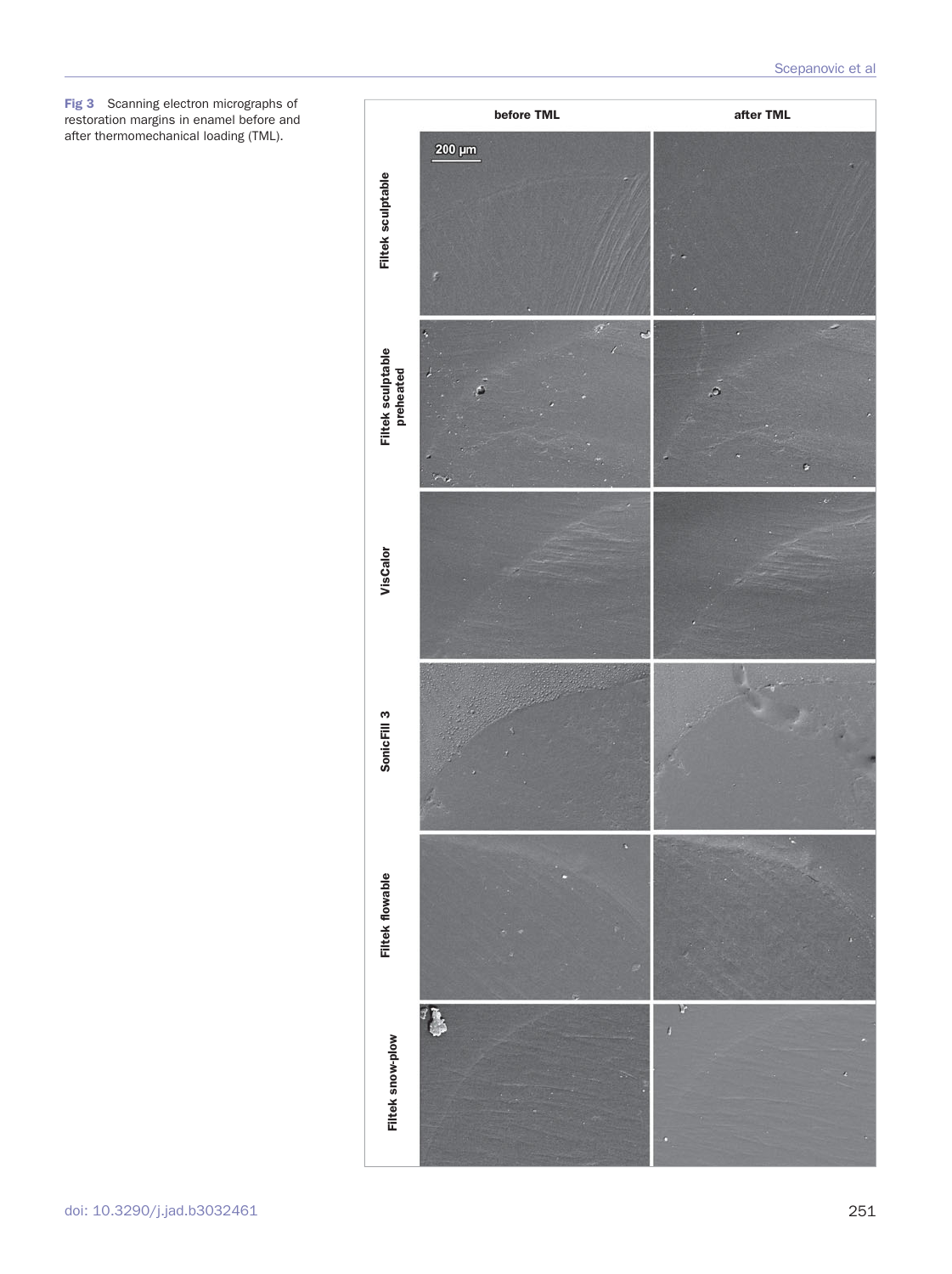

**Fig 4** Scanning electron micrographs of restoration margins in dentin before and after thermomechanical loading (TML).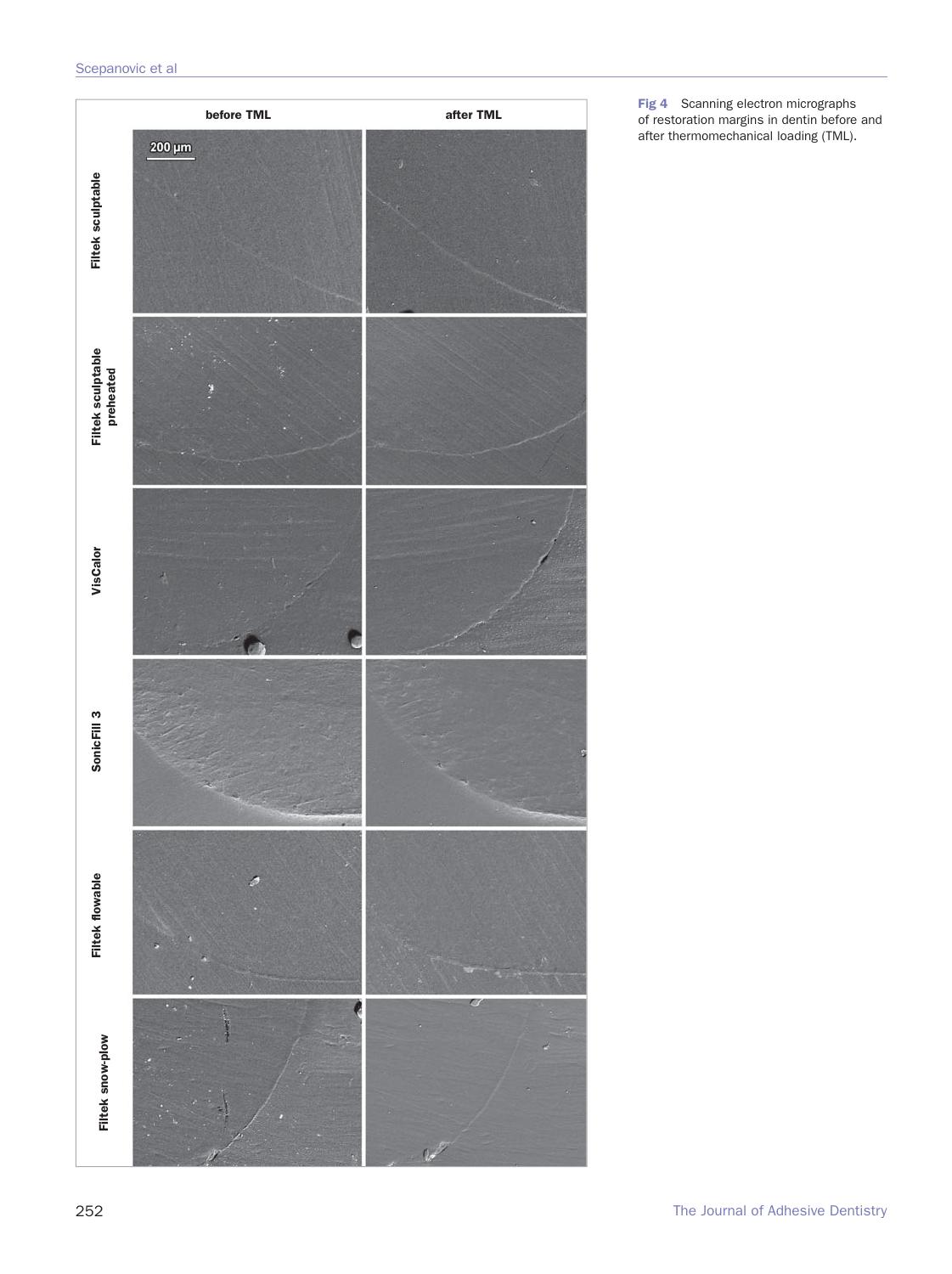(President Light Body, Coltène; Altstätten, Switzerland). The impressions were then poured with epoxy resin (Epoxyharz L, R&G Faserverbundwerkstoffe; Waldenbuch, Germany), and the obtained positive replicas were glued (Cementit universal, Merz&Benteli; Niederwangen, Switzerland) on aluminum carriers and sputter-coated with gold (SCD 030 Sputter-Coater, Balzers Union; Balzers, Liechtenstein). The margins were quantitatively analyzed using a VEGA TS 5136 XM scanning electron microscope (Tescan Orsay Holding; Brno, Czech Republic) at a standard 200X magnification by a single operator.

Marginal quality was classified as "continuous", "discontinuous" or "not assessable", and evaluated both before and after thermomechanical loading. Marginal integrity in enamel or dentin was expressed as the percentage of continuous margins (PCM) in relation to the respective entire assessable margin length.11

#### **Statistical Analysis**

Since Shapiro-Wilk's test and inspection of normal Q-Q plots indicated that the data significantly departed from normal distribution, non-parametric statistics were used. Pairwise comparisons of PCM measured before and after thermomechanical loading (TML) were performed using the Wilcoxon signed-rank test. Within each combination of substrate (enamel or dentin) and time point (before or after TML), the Kruskal-Wallis test with Dunn's post-hoc procedure and Bonferroni correction were used to compare PCM between the six experimental groups. PCM between enamel and dentin were compared using the Mann-Whitney U-test. Statistical analysis was performed using SPSS (version 25, IBM; Armonk, NY, USA) at an overall level of significance of  $\alpha = 0.05$ .

# **RESULTS**

Representative scanning electron micrographs of class V restorations with the designations of margin types (continuous, discontinuous, and not assessable) and localized degradation of restoration margins due to TML are shown in Fig 2. For all experimental groups, the appearance of restoration margins in enamel and dentin is shown in Figs 3 and 4, respectively.

The percentages of continuous enamel margins (%CEM) before and after TML are presented in Fig 5. Pairwise comparisons of %CEM measured before and after TML showed that a significant decrease in %CEM occurred after TML in all six experimental groups ( $p = 0.005 - 0.028$ ). Before TML, the FF group showed significantly higher %CEM than did the VC and SF groups ( $p = 0.022$  and 0.032, respectively). In contrast, no significant differences between the groups were found for %CEM after TML.

The percentages of continuous dentin margins (%CDM) before and after TML are presented in Fig 6. A significant decrease in %CDM was identified after TML for all six experimental groups ( $p = 0.005-0.007$ ). Before TML, the FSP group had significantly higher %CDM than did the FPH group  $(p = 0.038)$ . In contrast, the %CDM values obtained after TML showed no significant differences among the groups.

The percentages of continuous margins were significantly higher in enamel than in dentin ( $p = 0.001 - 0.029$ ), except for FPH and FSP (before TML) and for VC and SF (both before and after TML).

# **DISCUSSION**

To prevent post-operative sensitivity, marginal discoloration, or secondary caries and to improve marginal integrity and reduce interfacial microleakage of composite restorations, various treatment approaches have been introduced.42,51 The present in-vitro study compared different contemporary methods of restorative material placement to evaluate their suitability regarding the marginal integrity of cervical restorations. Significant differences in marginal integrity were identified between the different restoration approaches before thermomechanical loading, which led to the rejection of the first null hypothesis. However, the second null hypothesis could not be rejected, because there were no significant differences between the restoration approaches after thermomechanical loading. As all groups revealed a significant decline in marginal integrity after thermomechanical loading in both substrates, the third null hypothesis was rejected. The fourth null hypothesis, that there would be no difference in marginal integrity between different substrates (enamel vs dentin), was rejected only for some of the experimental groups.

It is well known that the better the adhesion to tooth surfaces, the less likely it is that gaps will form at restoration margins due to polymerization shrinkage and mastication forces.<sup>1,13</sup> However, no correlation has been established between bond strength and marginal adaptation in dentin, thus indicating that mechanical properties of the adhesive interface are crucial for resilient adhesion.<sup>8</sup> In this study, an established multi-step etch-and-rinse adhesive system (OptiBond FL, Kerr) was used, which showed good results with predictable adhesion in both laboratory and clinical studies.22,32,44 As shown by recent meta-analyses,  $17,18$  the outcomes of the bonding procedure depend on multiple factors, one of which is the choice of bonding approach, that cannot be easily identified as a decisive factor for the retention and marginal quality of a restoration. These conclusions are especially evident when comparing the results of different research groups that differ in the choice of adhesive, operative protocol, aging protocol, and evaluation criteria. In the present study, this issue was addressed by consistently applying a single bonding system by a single trained operator and performing restorations in a random order. Thus, irrespective of the investigated composite application techniques, the adhesive used in the present study contributed to marginal integrity (enamel/dentin) above 95%/90% before TML and 93%/80% after TML.

Quantitative marginal analyses are performed under various experimental conditions, as no standard protocol has been established for cavity design<sup>25</sup> or artificial aging simulation.31 Most commonly, class II or class V restorations in extracted human teeth have been used and subjected to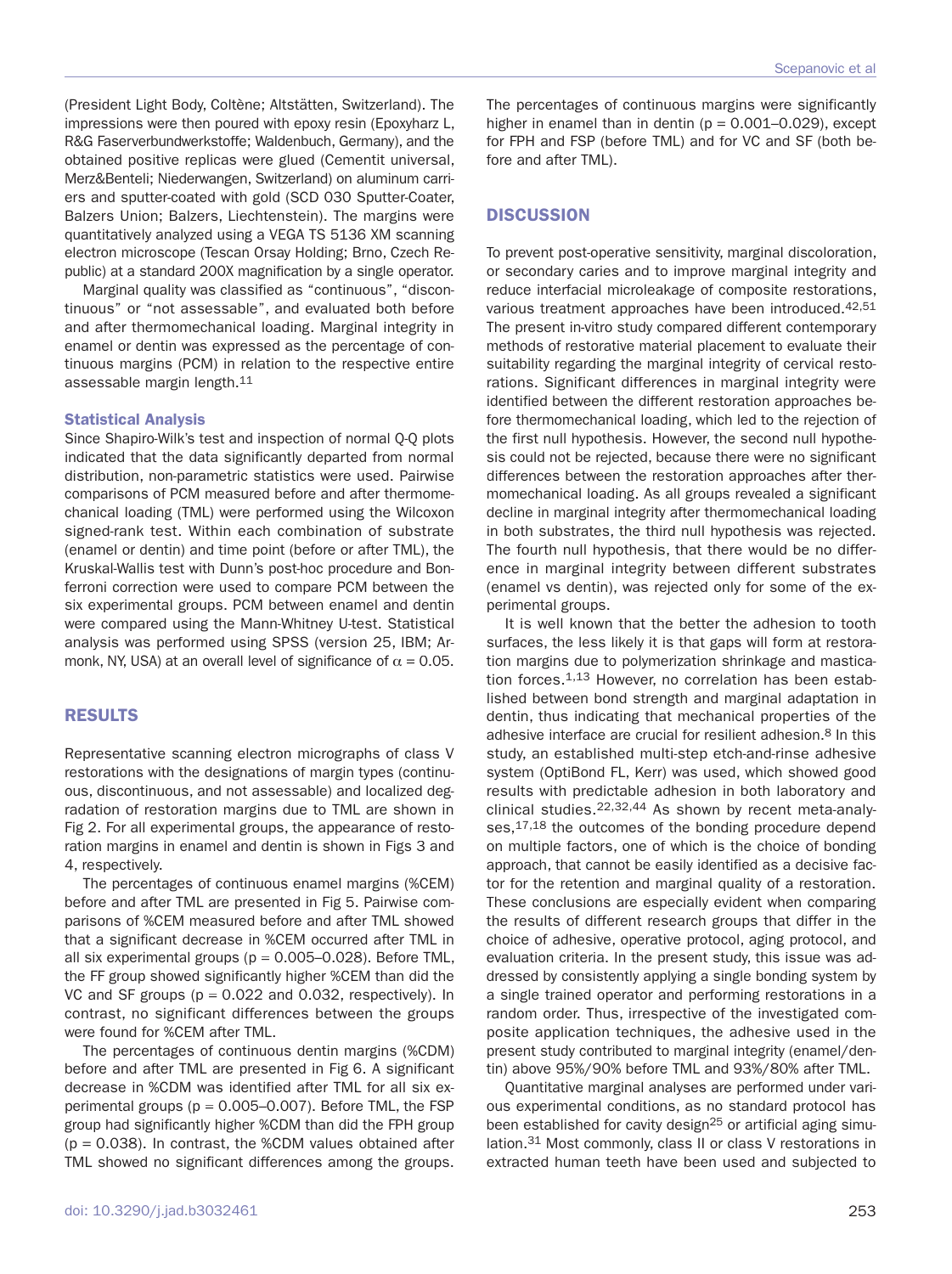

**Fig 5** Percentages of continuous enamel margins before and after thermomechanical loading (TML). Same lowercase letters indicate statistically homogeneous groups before TML. Same uppercase letters indicate statistically homogeneous groups after TML. All pairwise comparisons of values obtained before and after TML were statistically significant. The boxplots show the medians (bold black lines), the boxes represent the 25% and 75% data quartiles, whereas the whiskers represent 1.5 x interquartile range (IQR), or minima and maxima of the distribution if below 1.5 x IQR; outliers are represented by circles and extreme outliers by asterisks.

various artificial aging protocols through thermal or thermomechanical cycling.21,24 For class V cavities, two well-known protocols named after their respective research institutions ("Berlin" and "Zurich") were described and critically evaluated by Heintze et al.<sup>26</sup> The described protocols differed in terms of cavity size and artificial aging simulation. The "Berlin" protocol used slightly larger cavities (apical-coronal dimension: 4 mm; mesial-distal dimension: 3 mm; depth: 1.5 mm), and its aging simulation consisted of 2000 thermocycles between 5°C and 55°C, without mechanical loading. In comparison, the "Zurich" protocol used 3000 thermocycles and an additional 1.2 million mechanical load-cycles of 49 N. Although the "Zurich" protocol used in this study is nominally well-standardized, the quantitative results obtained in the present study were analyzed only internally, without attempting to compare them to external data reported in other studies. The main reason is that the quantitative margin analysis is known to be strongly operator-dependent regarding both the preparation of cavities and the evaluation of margins on SEM micrographs; the operator/evaluator bias can be responsible for up to 20% of the variation.26 To minimize this type of bias, all cavities in the present study were prepared in random order by a single

trained dentist. The same dentist was also trained and calibrated to perform the SEM evaluation of margins.

In the present study, a significant decrease of marginal integrity in enamel and dentin was found after thermomechanical loading in all experimental groups. Furthermore, significantly lower marginal integrity was revealed in dentin compared to enamel, with the exception of the following groups: FPH and FSP (before thermomechanical loading), and VC and SF (both before and after thermomechanical loading). For VC and SF, marginal integrities were similar in enamel and dentin before and after thermomechanical loading, indicating the potential of preheated and soncially activated composites for improved resistance to the challenges of dentinal adhesion even after thermomechanical loading. A challenge and a likely cause of the inferior marginal integrity of the restorations in dentin identified in most of the experimental groups might be the application of pulpal pressure and thus perfusion of fluid through dentin tubules, which is detrimental to the adhesive-dentin interface.<sup>30,48</sup> The simulation of pulpal pressure and artificial aging by thermomechanical loading are commonly used to simulate the composite/tooth adhesive interface in bond strength tests45 and marginal integrity evaluations.26 Although there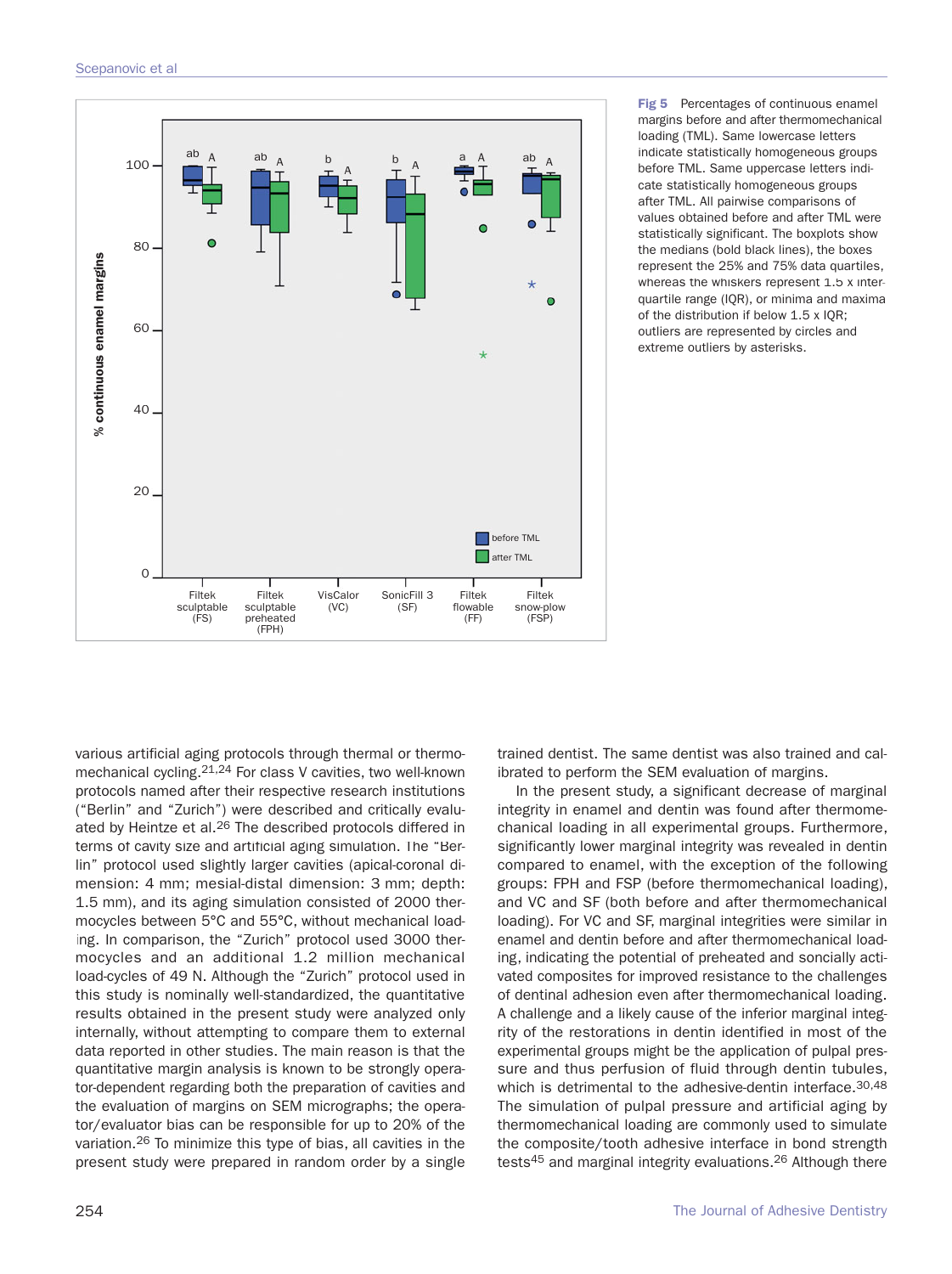**Fig 6** Percentages of continuous dentin margins before and after thermomechanical loading (TML). Same lowercase letters indicate statistically homogeneous groups before TML. Same uppercase letters indicate statistically homogeneous groups after TML. All pairwise comparisons of values obtained before and after TML were statistically significant. Circles (°) above the letters indicate statistically significant differences between enamel and dentin. The boxplots show the medians (bold black lines) and the boxes represent the 25% and 75% data quartiles, whereas the whiskers represent 1.5 x interquartile range (IQR), or minima and maxima of the distribution if below 1.5 x IQR; extreme outliers are presented by asterisks.



is some evidence that the simulation of pulpal pressure does not improve the correlation of in-vitro bond strength data with clinical results, 45 it was used in the present study as a standard part of the experimental protocol.30 Another challenge to attaining adhesion to dentin is its composition: it has a higher organic content than does enamel. Dentin mainly consists of collagen fibrils capable of forming a hybrid layer with the adhesive.<sup>22</sup> This micromechanical interlocking may be hindered by bur preparation, which results in the formation of a smear layer.<sup>51</sup> To remove this smear layer, an etch-and-rinse adhesive was used in this study. However, removal of the smear layer with phosphoric acid etching may in turn increase dentinal fluid flow and could thus additionally deteriorate marginal adaptation.<sup>43</sup> Furthermore, after acid etching, endogenous matrix metalloproteinases bound to the dentin organic matrix can degrade exposed dentinal collagen fibrils within the hybrid layer, if insufficiently impregnated with adhesive monomers.33

Another influencing factor for marginal integrity is the ability of the restorative materials to wet the cavity surfaces.<sup>9</sup> In the present study, the FF group revealed significantly better marginal adaptation in enamel compared to VC and SF before thermomechanical loading. In dentin, the FSP group

doi: 10.3290/j.jad.b3032461 255

showed significantly better marginal adaptation compared to FPH, also before thermomechanical loading. The better performance of restoration modalities that use flowable composites can be attributed to the lower filler load of flowable composites compared to sculptable composites, which enables their flowable character and thus greater wettability.47 At the same time, it has been shown that a lower filler load may be disadvantageous in terms of mechanical properties of materials and shrinkage forces.16,39,40 This might have contributed to the results obtained after thermomechanical loading, with apparently no significant differences in marginal integrity among the various restoration modalities.

Considering the data scattering within individual experimental groups, it can be seen that interquartile ranges (IQRs) for both dental substrates increase after thermomechanical loading. This finding suggests that the marginal quality of restorations made from the tested composite materials becomes more unpredictable as the restorations age. For the FSP group, the significant decrease of marginal integrity after thermomechanical loading and the accompanying increase in data scattering might be explained by the heterogeneous displacement of the underlying flowable composite for the snow-plow technique. Furthermore,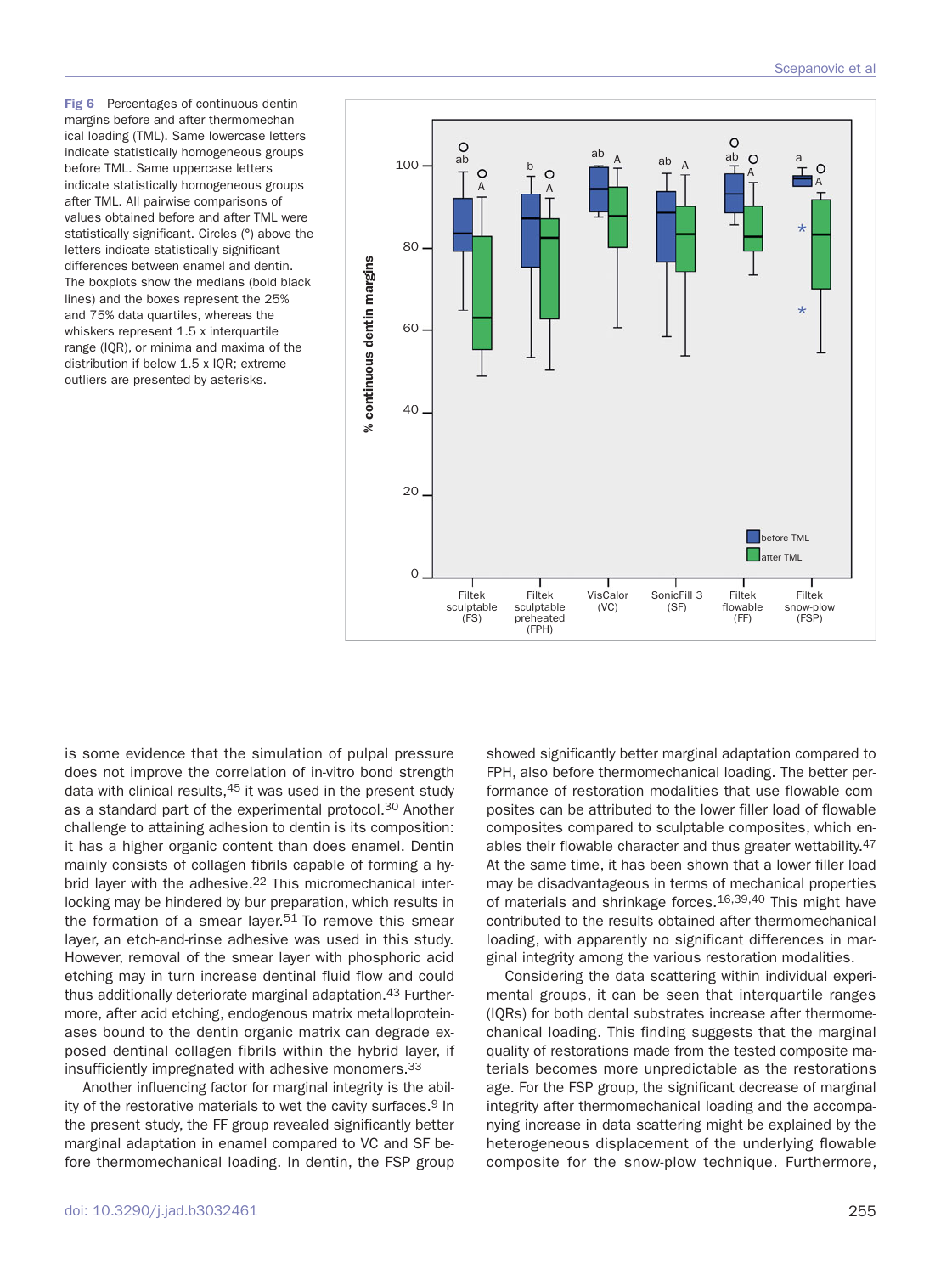shrinkage forces of the overlying composite during photopolymerization might pull the uncured flowable composite from the cavity walls and cause localized marginal discontinuity.

The significantly lower initial marginal integrity of SF compared to FF in enamel might be explained by the comparatively higher elastic modulus of SF, which might have caused microfracturing at restoration margins due to higher stress formation.<sup>7,19,50</sup> However, after thermomechanical loading, SF showed marginal adaptation that was statistically similar to the other composite materials. Clinical data also showed no differences in success rates between soncially activated and conventional restorative composite.3

Along with sonic activation, increasing the temperature of composites during application enables enhanced adaptation to the cavity walls by reducing the material's viscosity.15 Additionally, preheated composites have shown significantly lower shrinkage forces at an improved degree of conversion.14,52 However, it should be taken into consideration that the temperature of the composite drops rapidly upon removal from the heating device.<sup>14,46</sup> To prevent cooling of the composite, a novel all-in-one device (VisCalor Dispenser, Voco) employing near-infrared technology was used in the VC group. The composite compules can be warmed up and applied immediately after preheating using the Vis-Calor Dispenser without the need of first removing the device from the warmer. Additionally, the dispenser makes it possible to maintain a constant composite temperature during the entire application process, which helps to prevent a drop in temperature during application. This approach, however, could not enhance marginal integrity of the class V composite restorations in the present study.

Last but not least, as commercial composites differ in their mechanical properties and polymerization shrinkage behavior, all studies on properties affected by shrinkage-related variables are necessarily disadvantaged by the fact that the material's compositional details are mostly unknown. Unlike investigations of experimental materials, which allow individual parameters to be adjusted according to the researcher's desires, in studies on commercial composites, the individual outcomes are difficult to attribute to particular material characteristics, as the latter are only incompletely known to the investigators. The present study tried to simulate a clinical placement of contemporary commercial composites in class V cavities using a consistent restorative procedure performed by a single trained operator, in an attempt to identify whether different restorative approaches yield differences in marginal integrity. In this regard, no generalizations to other combinations of composite materials and adhesives should be made, as only the resultant behavior of individual materials and restorative approaches was observed, with no insight into contributions of individual fundamental material variables.

# **CONCLUSION**

Although restoration approaches using flowable composite (alone or as part of the snow-plow technique) initially

showed slightly better marginal integrity compared to restoration techniques using preheated or soncially activated composites, thermomechanical loading led to similar marginal integrity for all investigated restoration approaches. All of the investigated restoration approaches using sculptable, flowable, preheated, or soncially activated composites performed similarly with regard to marginal integrity of class V composite restorations and can be considered appropriate for clinical implementation.

# **ACKNOWLEDGMENTS**

The authors would like to thank 3M Oral Care (St Paul, MN, USA), Kerr (Orange, CA, USA), and Voco (Cuxhaven, Germany) for their material support.

# **REFERENCES**

- 1. Aggarwal V, Logani A, Jain V, Shah N. Effect of cyclic loading on marginal adaptation and bond strength in direct vs indirect class II MO composite restorations. Oper Dent 2008;33:587−592.
- 2. Arslan S, Demirbuga S, Ustun Y, Dincer AN, Canakci BC, Zorba YO. The effect of a new-generation flowable composite resin on microleakage in class V composite restorations as an intermediate layer. J Conserv Dent 2013;16:189−193.
- 3. Atabek D, Aktaş N, Sakaryali D, Bani M. Two-year clinical performance of sonic-resin placement system in posterior restorations. Quintessence Int 2017;48:743−751.
- 4. Ayub KV, Santos GC, Rizkalla AS, Bohay R, Pegoraro LF, Rubo JH, Santos MJ. Effect of preheating on microhardness and viscosity of 4 resin composites. J Can Dent Assoc 2014;80:e12.
- 5. Bayne SC, Ferracane JL, Marshall GW, Marshall SJ, van Noort R. The evolution of dental materials over the past century: silver and gold to tooth color and beyond. J Dent Res 2019;98:257−265.
- Bayne SC, Thompson JY, Swift EJ, Stamatiades P, Wilkerson M. A characterization of first-generation flowable composites. J Am Dent Assoc 1998;129:567−577.
- 7. Benetti AR, Peutzfeldt A, Lussi A, Flury S. Resin composites: Modulus of elasticity and marginal quality. J Dent 2014;42:1185−1192.
- 8. Bortolotto T, Mileo A, Krejci I. Strength of the bond as a predictor of marginal performance: an in vitro evaluation of contemporary adhesives. Dent Mater 2010;26:242−248.
- 9. Boruziniat A, Gharaee S, Sarraf Shirazi A, Majidinia S, Vatanpour M. Evaluation of the efficacy of flowable composite as lining material on microleakage of composite resin restorations: A systematic review and meta-analysis. Quintessence Int 2016;47:93−101.
- 10. Calheiros FC, Sadek FT, Braga RR, Cardoso PE. Polymerization contraction stress of low-shrinkage composites and its correlation with microleakage in class V restorations. J Dent 2004;32:407−412.
- 11. Campos EA, Ardu S, Lefever D, Jassé FF, Bortolotto T, Krejci I. Marginal adaptation of class II cavities restored with bulk-fill composites. J Dent 2014;42:575−581.
- 12. Chandrasekhar V, Rudrapati L, Badami V, Tummala M. Incremental techniques in direct composite restoration. J Conserv Dent 2017;20:386−391.
- 13. Correia A, Andrade MR, Tribst J, Borges A, Caneppele T. Influence of bulkfill restoration on polymerization shrinkage stress and marginal gap formation in class V restorations. Oper Dent 2020;45:E207−E216.
- 14. Daronch M, Rueggeberg FA, Moss L, de Goes MF. Clinically relevant issues related to preheating composites. J Esthet Restor Dent 2006;18: 340−350;discussion 351.
- 15. Demirel G, Orhan AI, Irmak Ö, Aydin F, Buyuksungur A, Bilecenoğlu B, Orhan K. Micro-computed tomographic evaluation of the effects of preheating and sonic delivery on the internal void formation of bulk-fill composites. Dent Mater J 2021;40:525−531.
- 16. Dieckmann P, Mohn D, Zehnder M, Attin T, Tauböck TT. Light transmittance and polymerization of bulk-fill composite materials doped with bioactive micro-fillers. Materials 2019;12:4087.
- 17. Dreweck FDS, Burey A, de Oliveira Dreweck M, Loguercio AD, Reis A. Adhesive strategies in cervical lesions: systematic review and a network meta-analysis of randomized controlled trials. Clin Oral Investig 2021;25: 2495–2510.